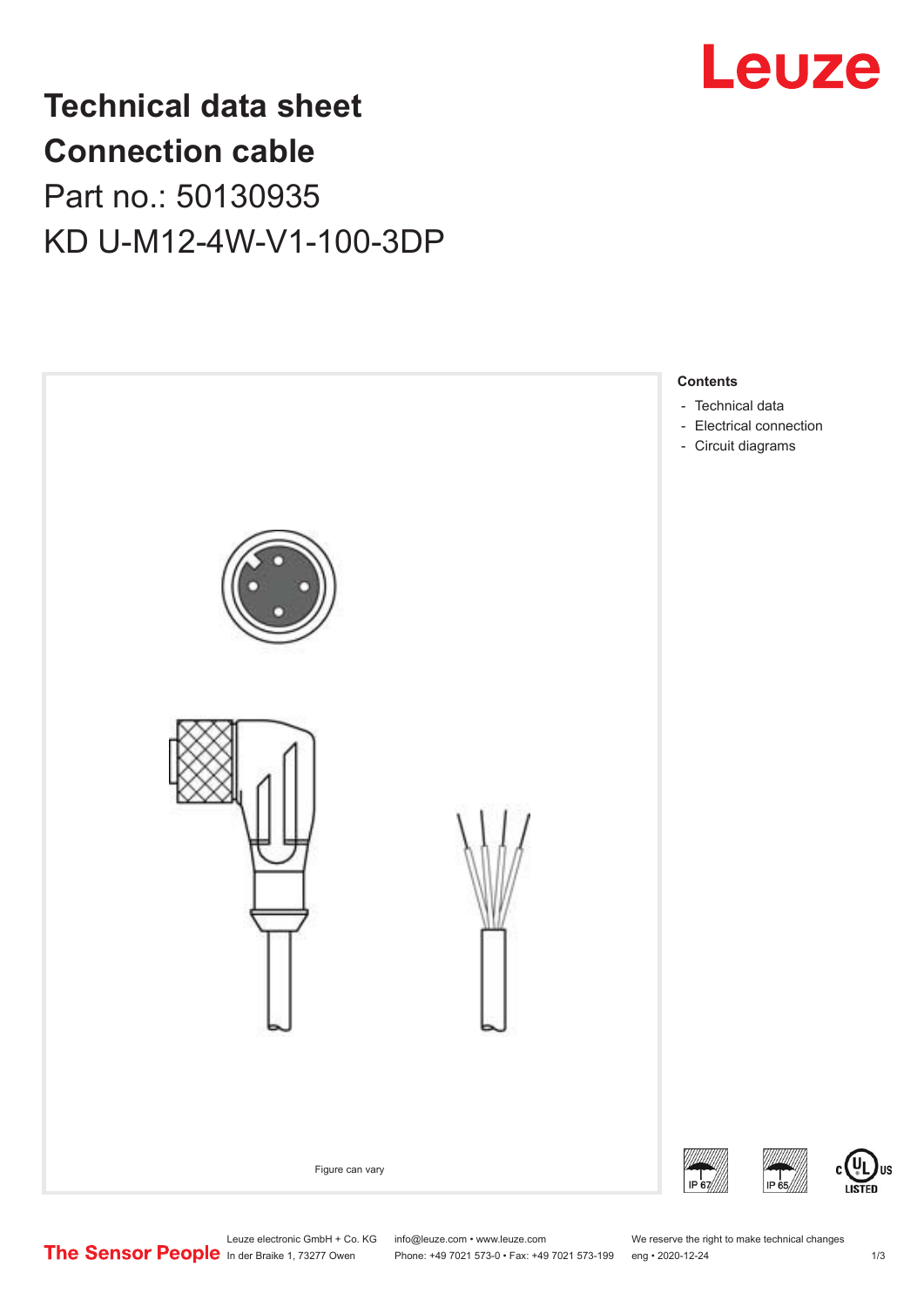## <span id="page-1-0"></span>**Technical data**

#### **Electrical data**

**Performance data Operating voltage** 24 V DC ±25%

#### **Connection**

| <b>Connection 1</b>               |                                                                                                        |
|-----------------------------------|--------------------------------------------------------------------------------------------------------|
| <b>Type of connection</b>         | Connector                                                                                              |
| <b>Thread size</b>                | M <sub>12</sub>                                                                                        |
| <b>Type</b>                       | Female                                                                                                 |
| Handle body material              | <b>PUR</b>                                                                                             |
| No. of pins                       | 4-pin                                                                                                  |
| Encoding                          | A-coded                                                                                                |
| Version                           | Angled                                                                                                 |
| <b>Connector, LED</b>             | <b>Yes</b>                                                                                             |
| Lock                              | Screw fitting, nickel-plated diecast zinc,<br>recommended torque 0.6 Nm, self-<br>locking              |
| <b>Connection 2</b>               |                                                                                                        |
| <b>Type of connection</b>         | Open end                                                                                               |
| <b>Cable properties</b>           |                                                                                                        |
| <b>Number of conductors</b>       | 4 Piece(s)                                                                                             |
| Wire cross section                | $0.34 \, \text{mm}^2$                                                                                  |
| <b>AWG</b>                        | 22                                                                                                     |
| Sheathing color                   | <b>Black</b>                                                                                           |
| Shielded                          | No                                                                                                     |
| Silicone-free                     | Yes                                                                                                    |
| Cable design                      | Connection cable (open on one end)                                                                     |
| Cable diameter (external)         | 5 <sub>mm</sub>                                                                                        |
| Cable length                      | 10,000 mm                                                                                              |
| <b>Sheathing material</b>         | <b>PVC</b>                                                                                             |
| Wire insulation                   | <b>PVC</b>                                                                                             |
| Suitability for drag chains       | No                                                                                                     |
| Properties of the outer sheathing | Free of CFC, cadmium, silicone and<br>lead, easily machine-processable                                 |
| Resistance of the outer sheathing | Good oil, gasoline and chemical<br>resistance, flame retardant in<br>accordance with UL 1581 VW1 / CSA |

FT1

# Leuze

#### **Mechanical data Width across flats** 13 mm **Bending radius, flexible laying, min.** Min. 10 x cable diameter **Bending radius, stationary laying, min.** Min. 5 x cable diameter **Operation and display Number of LEDs** 3 Piece(s) **Environmental data Ambient temperature, operation, flexible use** -5 ... 80 °C **Ambient temperature, operation, stationary use** -30 ... 80 °C **Certifications Degree of protection** IP 65 IP 67 **Certifications** c UL US **Classification Customs tariff number** 85444290 **eCl@ss 5.1.4** 27279201 **eCl@ss 8.0** 27279218 **eCl@ss 9.0** 27060311 **eCl@ss 10.0** 27060311 **eCl@ss 11.0** 27060311 **ETIM 5.0** EC001855 **ETIM 6.0** EC001855 **ETIM 7.0** EC001855

## **Electrical connection**

#### **Connection 1**

| Type of connection    | Connector                                                                             |
|-----------------------|---------------------------------------------------------------------------------------|
| <b>Thread size</b>    | M <sub>12</sub>                                                                       |
| <b>Type</b>           | Female                                                                                |
| Handle body material  | <b>PUR</b>                                                                            |
| No. of pins           | $4$ -pin                                                                              |
| Encoding              | A-coded                                                                               |
| Version               | Angled                                                                                |
| <b>Connector, LED</b> | <b>Yes</b>                                                                            |
| Lock                  | Screw fitting, nickel-plated diecast zinc, recommended<br>torque 0.6 Nm, self-locking |